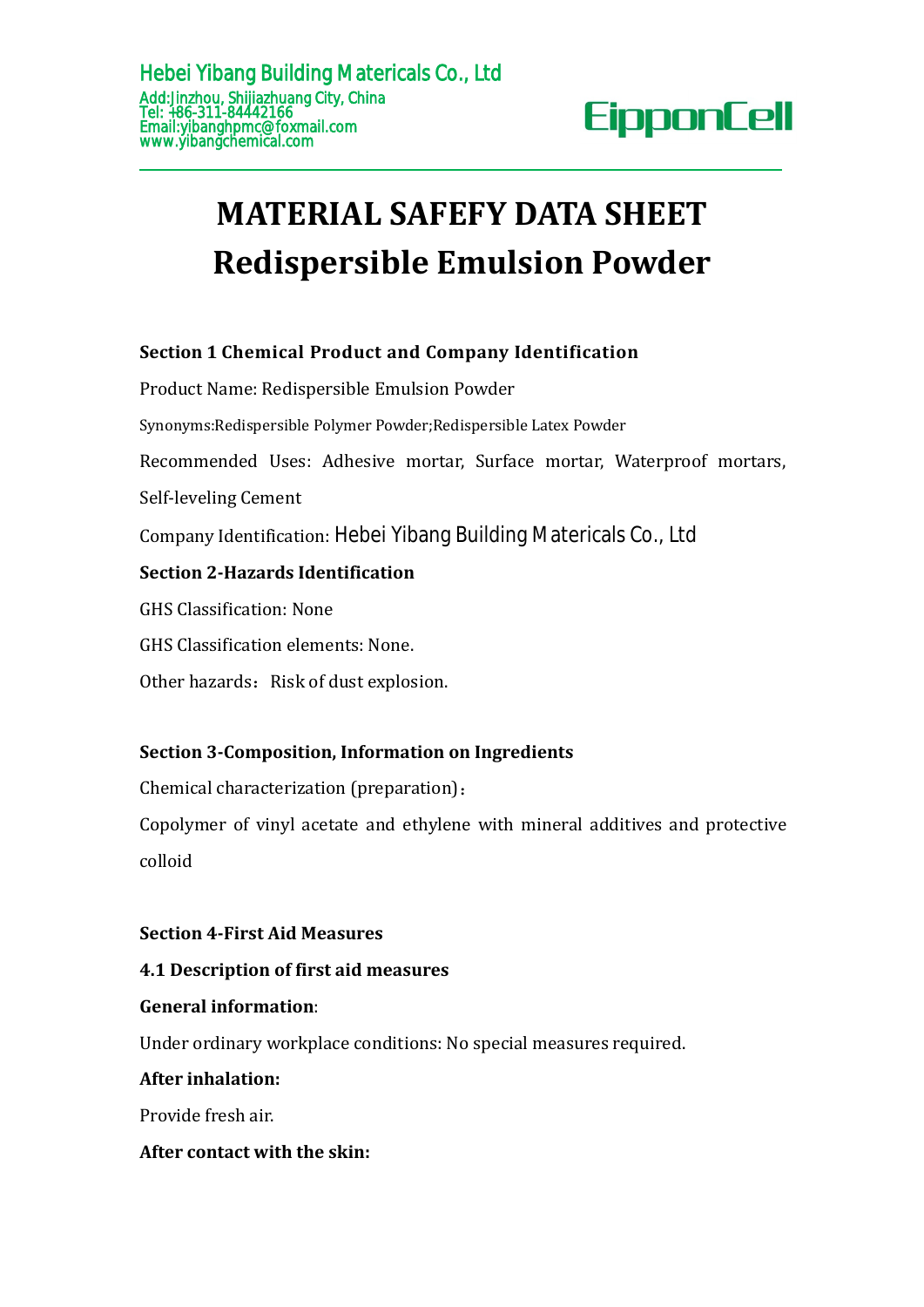Hebei Yibang Building Matericals Co., Ltd<br>
Add\_ilnzhou, Shijlazhuang City, China<br>
Tel: +86-311-84442166<br>
Email:ylbanghpmc@foxmal.com<br>
Www.ylbangchemical.com<br>
Wash with plenty of water or water and soap.<br> **After contact wit** Wash with plenty of water or water and soap.<br> **After contact with the eyes:**<br>
Rinse immediately with plenty of water. Seek medical advice in case of<br>
continuous irritation.<br> **After swallowing:**<br>
If conscious, give several After contact with the eyes:<br>
Rinse immediately with plenty of water. Seek medical advice in case of<br>
continuous irritation.<br>
After swallowing:<br>
If conscious, give several small portions of water to drink. Do not induce vo **4.2 Most implemix implemix implemix** of water and soap.<br> **4.42 Most immediately with plenty of water.** Seek medical advice in case of<br>
continuous irritation.<br> **4.42 Most important symptoms and effects, both acute and dela** France immediately with plenty of water. Seek medical advice in case of<br>
continuous irritation.<br> **After swallowing:**<br>
If conscious, give several small portions of water to drink. Do not induce vomiting.<br>
In cases of sickne

# **needed**

continuous irritation.<br>After swallowing:<br>If conscious, give several small portions of water to drink. Do not induce vomiting.<br>In cases of sickness seek medical advice (show label if possible).<br>4.2 Most important symptoms a In cases of sickness seek medical advice (show label if possible).<br>4.2 Most important symptoms and effects, both acute and delayed<br>Any relevant information can be found in other parts of this section.<br>4.3 Indication of any 4.2 Most important symptoms and effects, both acute and delayed<br>Any relevant information can be found in other parts of this section.<br>4.3 Indication of any immediate medical attention and special treatment<br>needed<br>Due to it Any relevant information can be found in other parts of this section.<br>
4.3 Indication of any immediate medical attention and special treatment<br>
needed<br>
Due to its physical properties, may cause mechanical irritation. Produ

# **Section 5: Firefighting measures**

### **5.1Extinguishing media**

# **Suitable extinguishing media**:

Water spray, water mist , extinguishing powder , foam , carbon dioxide .

**Extinguishing media which must not be used for safety reasons**: water jet.

# **5.2 Special hazards arising from the substanceor mixture** At **low oxygen level**: acetic acid.

### **5.3 Advice for firefighters**

# **Special protective equipment for fire fighting:**

Use respiratory protection independent of recirculated air.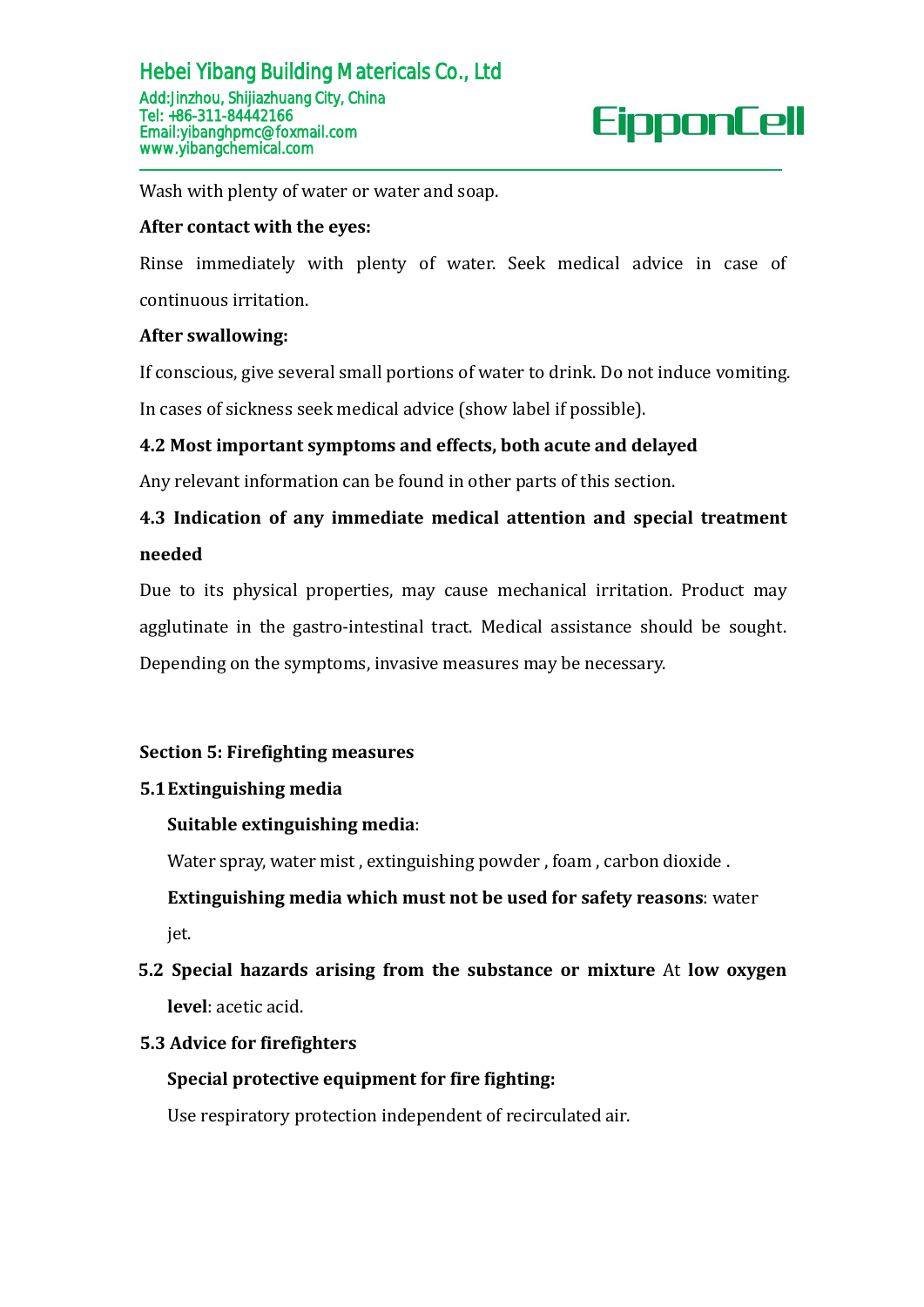

Avoid dust formation. Do not breathe dust.

### **6.2 Environmental precautions**

Cover any spilled material in accordance with regulations to prevent dispersal by wind.

### **6.3 Methods and material for containment and cleaning up**

Take up mechanically and dispose of according to local/state/federal regulations.

### **Further information:**

Eliminate all sources of ignition. Observe notes under section 7.

### **6.4 Reference to other sections**

Relevant information in other sections have to be considered. This applies in particular for information given on personal protective equipment (section 8) and on disposal (section 13).

### **Section 7: Handling and storage**

### **7.1 Precautions for safe handling**

### **Precautions for safe handling:**

Avoid dust formation. Increased risk of slipping if substance comes into contact with water.

### **Precautions against fire and explosion:**

Avoid formation of dust - dust may form explosive mixture with air. Avoid dust deposit, remove dust regularly. Take precautionary measures against electrostatic charging. Keep away from open flames, heat and sparks.

### **7.2 Conditions for safe storage, including any incompatibiliti**es

**Conditions for storage rooms and vessels:**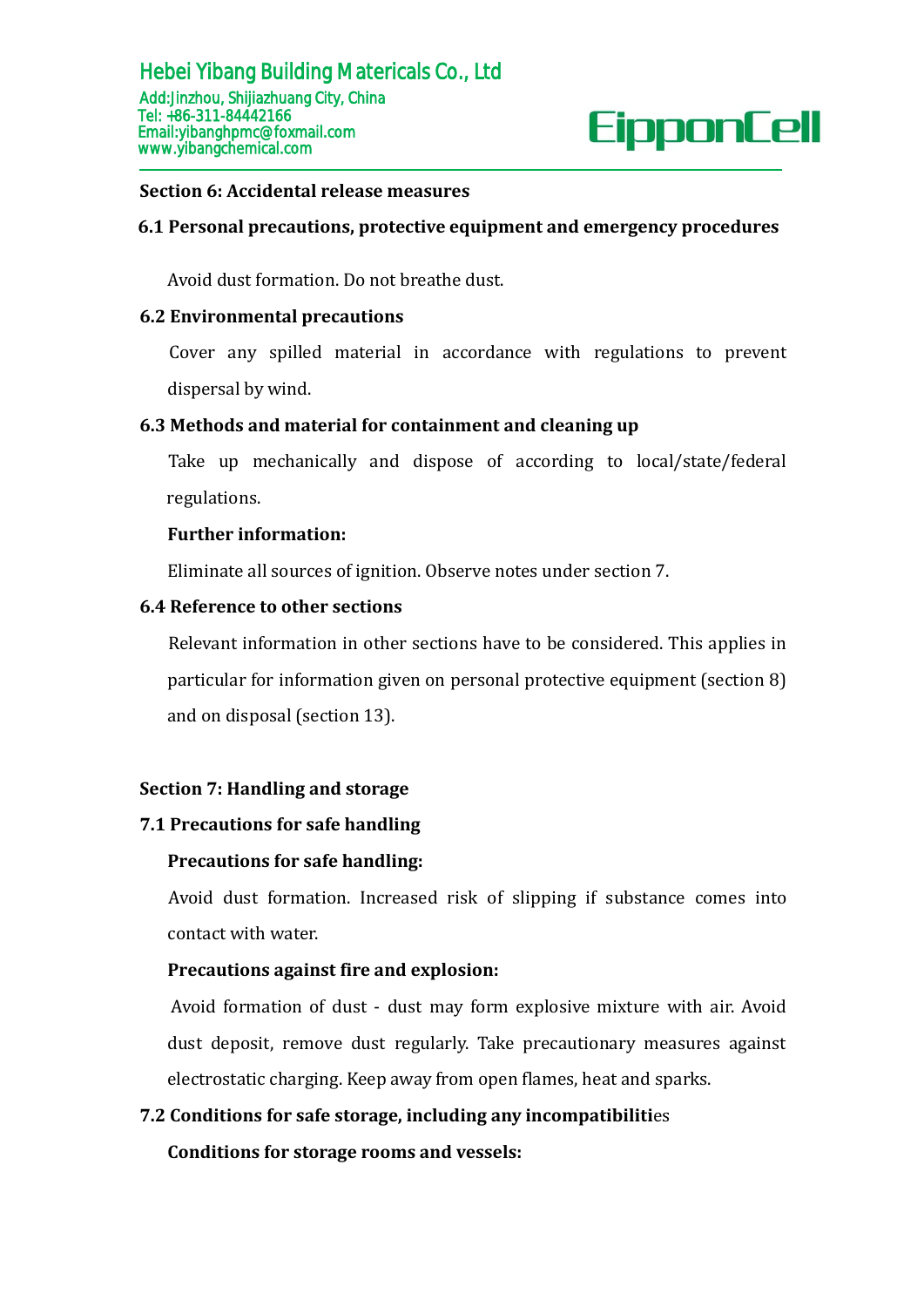

Observe precautionary measures against dust explosion.

### **Advice for storage of incompatible materials:**

Not applicable.

### **Further information for storage:**

Not applicable.

### **7.3 Specific end use(s)**

No data are available.

### **Section 8: Exposure controls/personal protection**

### **8.1 Control parameters**

### **8.2 Exposure controls**

### **8.2.1 Exposure in the work place limited and controlled**

### **General protection and hygiene measures:**

Do not breathe dust. Do not eat, drink or smoke when handling.

### **Personal protection equipment:**

### **Respiratory protection**

In case of dust formation: fine dust mask without protection rating.

### **Hand protection**

Recommendation: rubber gloves.

### **Eye protection**

Recommendation in case of dust formation: tight fitting protective goggles.

### **8.2.2 Exposure to the environment limited and controlled**

Only introduce into water purification plants in diluted state. Do not introduce large amounts into purification plants.

### **8.3 Further information for system design and engineering measures**

Observe regulations for protection against explosion.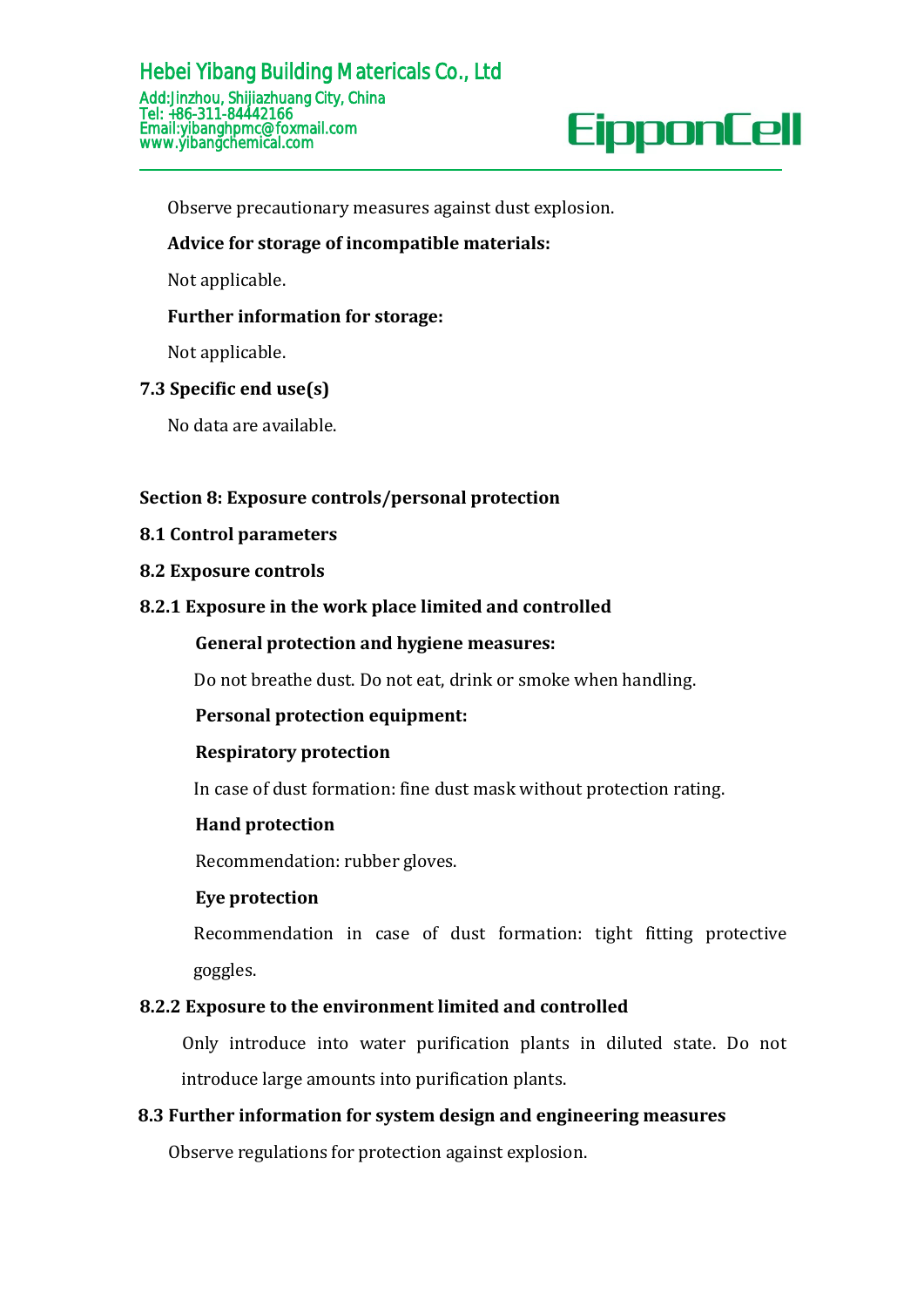

### **Section 9: Physical and chemical properties**

### **9.1 Information on basicphysical and chemical properties**

### **General information:**

Physical state / form...........................: solid - powder

Colour ...............................................: white to yellowish

Odour ................................................: odourless

**Important information about the protection of health, safety and**

### **the environment:**

### **Property:**

| Water solubility/miscibility: moderately soluble at 20 °C |
|-----------------------------------------------------------|
|                                                           |
|                                                           |

### **Section 10: Stability and reactivity**

### **10.1 – 10.3 Reactivity; Chemical stability; Possibility of hazardous reactions**

If stored and handled in accordance with standard industrial practices no hazardous reactions are known.

Relevant information can possibly be found in other parts of this section.

### **10.4 Conditions to avoid**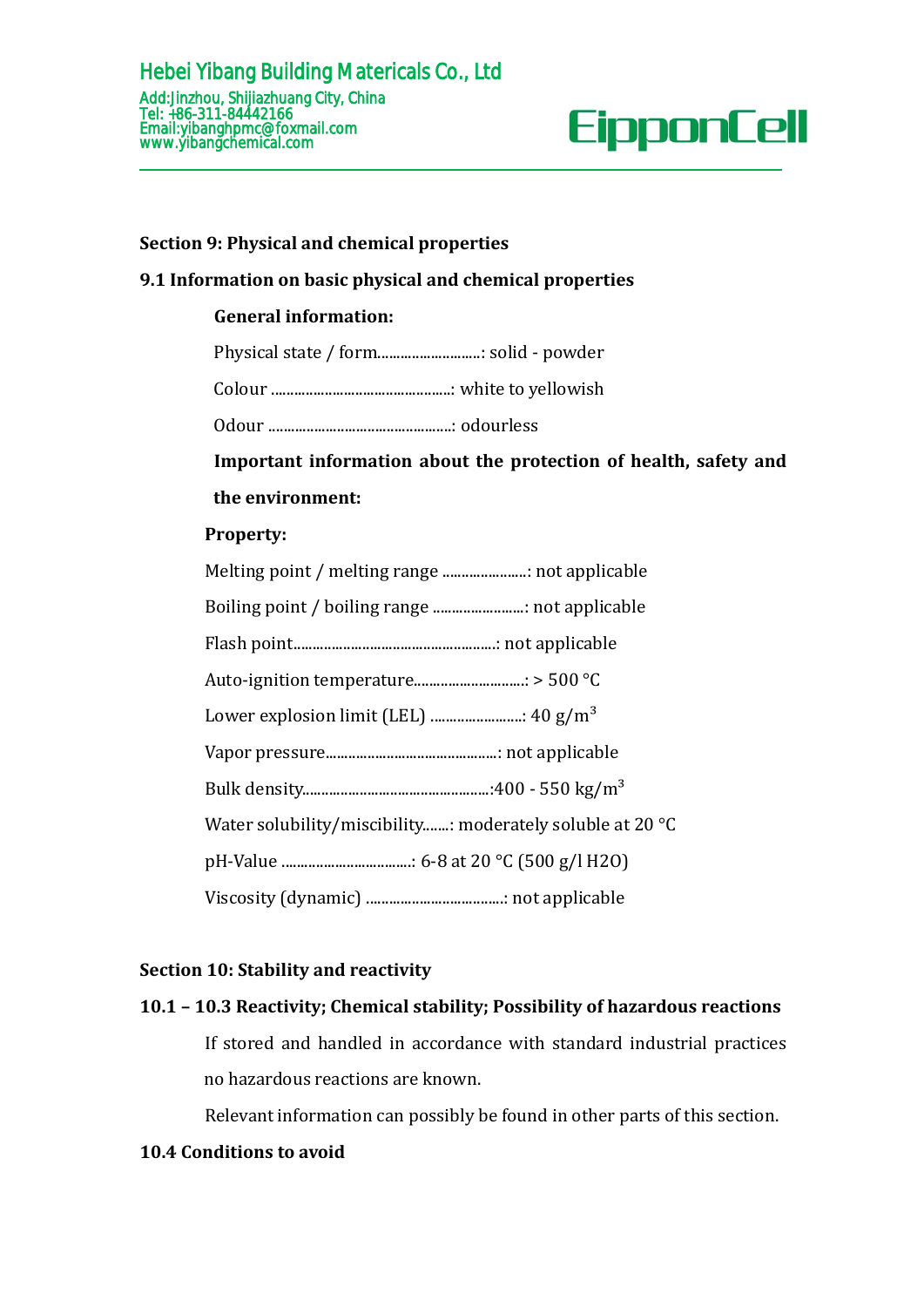none known.

### **10.5 Incompatible materials**

none known.

### **10.6 Hazardous decomposition products**

If stored and handled properly: none known. At increased temperature:

acetic acid.

### **Section 11: Toxicological information**

### **1.1 Information on toxicological effects**

### **11.1.1 Acute toxicity**

### **Assessment:**

Based on the available data acute toxic effects are not expected after single oral exposure.

### **11.1.2 Skin corrosion/irritation**

### **Assessment:**

Based on the available data a clinically relevant skin irritation hazard is not expected.

### **11.1.3 Serious eye damage / eye irritation**

### **Assessment:**

Based on the available data a clinically relevant eye irritation hazard is not expected.

# **11.1.4 Respiratory or skin sensitization**

### **Assessment:**

Based on the available data a sensitization reaction is not expected from this product.

# **11.1.5 Germ cell mutagenicity**

**Assessment:**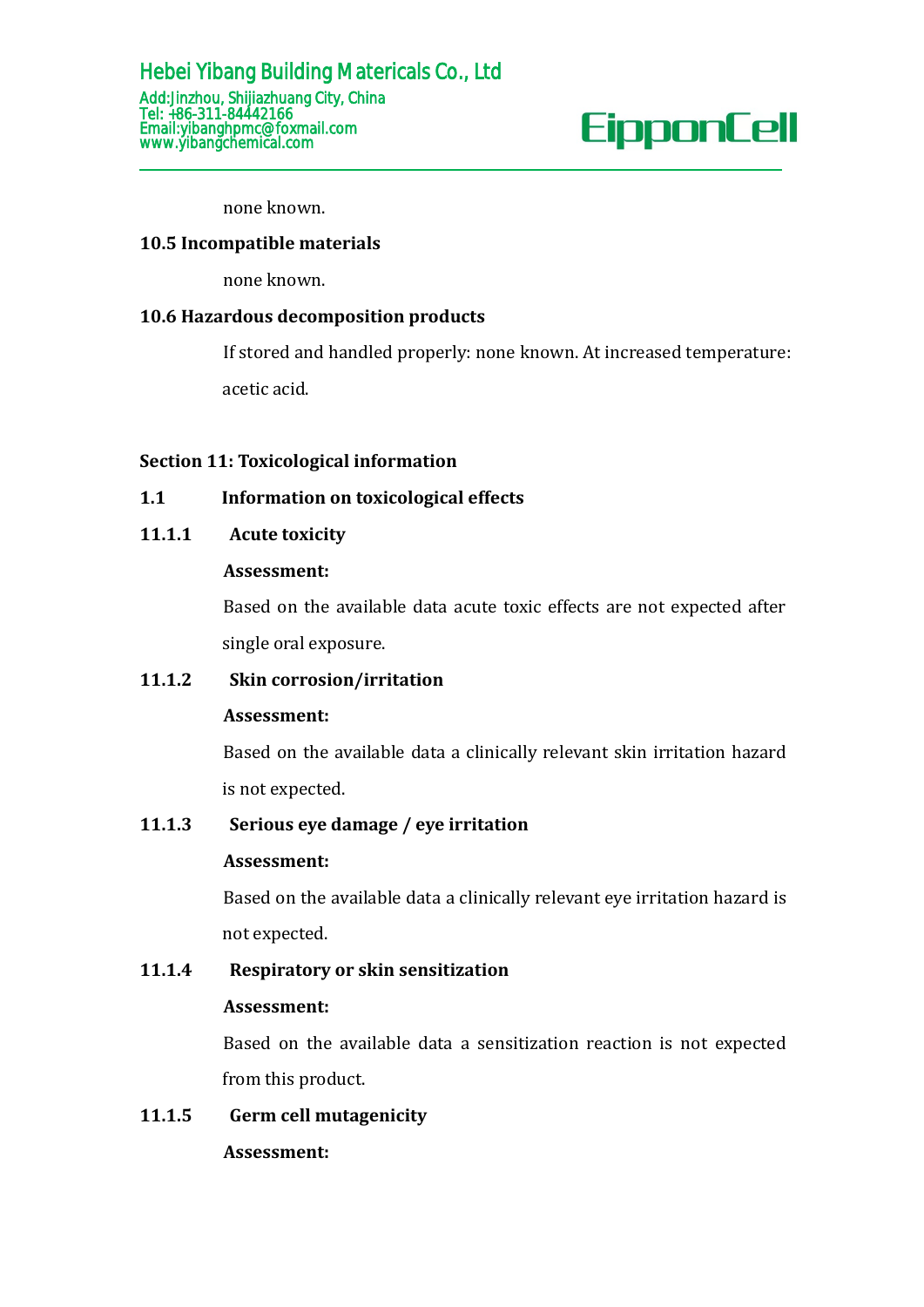

Based on known data a significant mutagenic potential may be excluded.

### **11.1.6 Carcinogenicity**

### **Assessment:**

For this endpoint no toxicological test data is available for the whole product.

### **11.1.7 Reproductive toxicity**

### **Assessment:**

For this endpoint no toxicological test data is available for the whole product.

### **11.1.8 Specific target organ toxicity (single exposure)**

### **Assessment:**

For this endpoint no toxicological test data is available for the whole product.

### **11.1.9 Specific target organ toxicity (repeated exposure)**

### **Assessment:**

For this endpoint no toxicological test data is available for the whole product.

### **11.1.10 Aspiration hazard**

### **Assessment:**

For this endpoint no toxicological test data is available for the whole product.

### **11.1.11 Further toxicological information**

During manufacture and use: No information on damage to health. Remark for the listed toxicological data: Evaluation in analogy to similar product.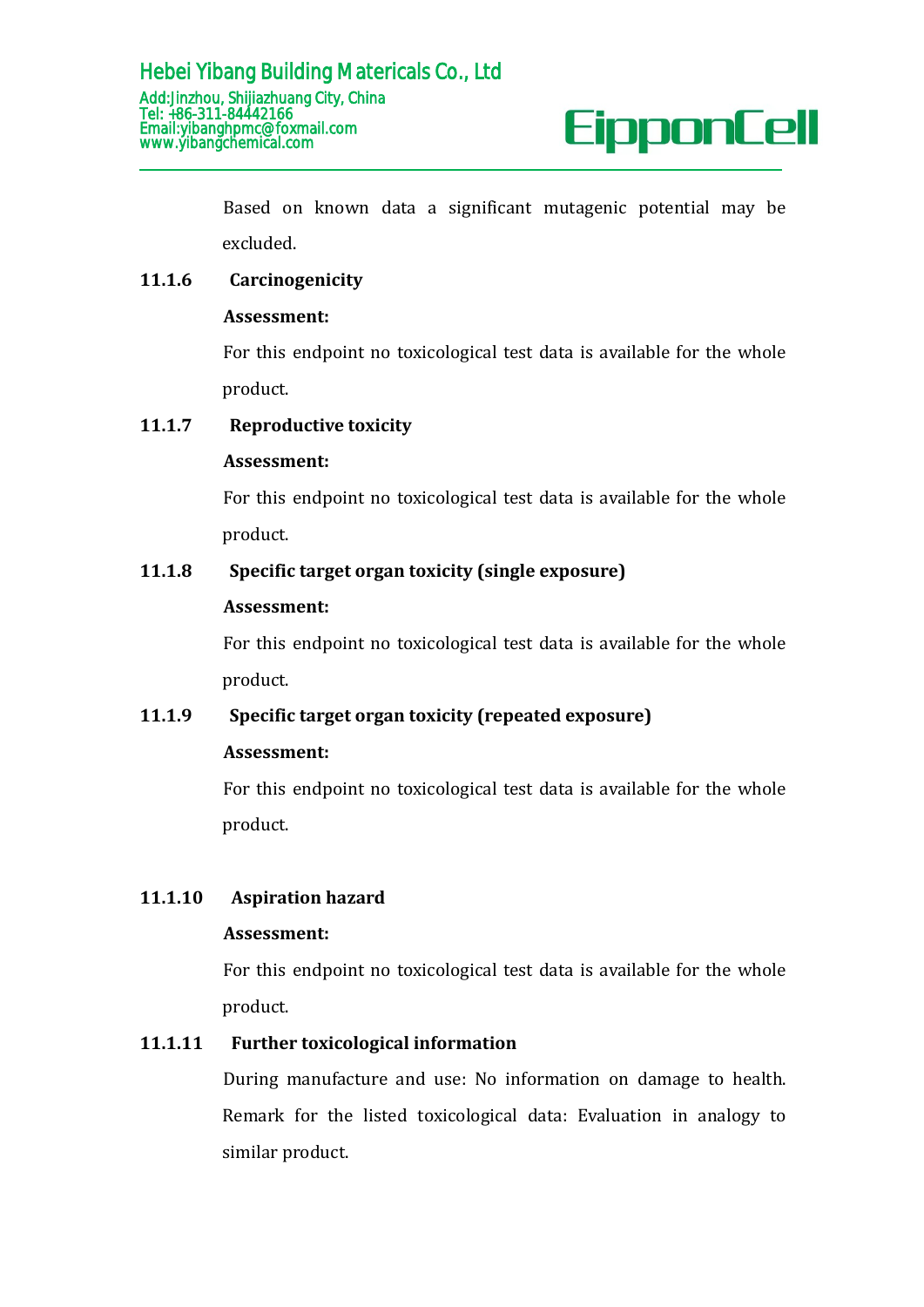### **Section 12-Ecological Information**

**Ecological Toxicity**: Not available.

**Persistence and degradability**: Not available.

**Mobility in soil**: Not available.

### **Section 13: Disposal considerations**

### 13.1 **Waste treatment methods**

### 13.1.1 **Material**

Recommendation:

Can be disposed of as household waste. Local legislation must be observed.

### 13.1.2 **Uncleaned packaging**

Recommendation:

Completely discharge containers (no tear drops, no powder rest,

scraped carefully). Containers may be recycled or re-used.

Observe local/state/federal regulations.

Recommended cleaning agent:

water.

### **Section 14: Transport information**

# **14.1 – 14.4 UN number; UN proper shipping name; Transport hazard class(es); Packing group**

### **Road ADR:**

Valuation ......................: Not regulated for transport

**Railway RID**: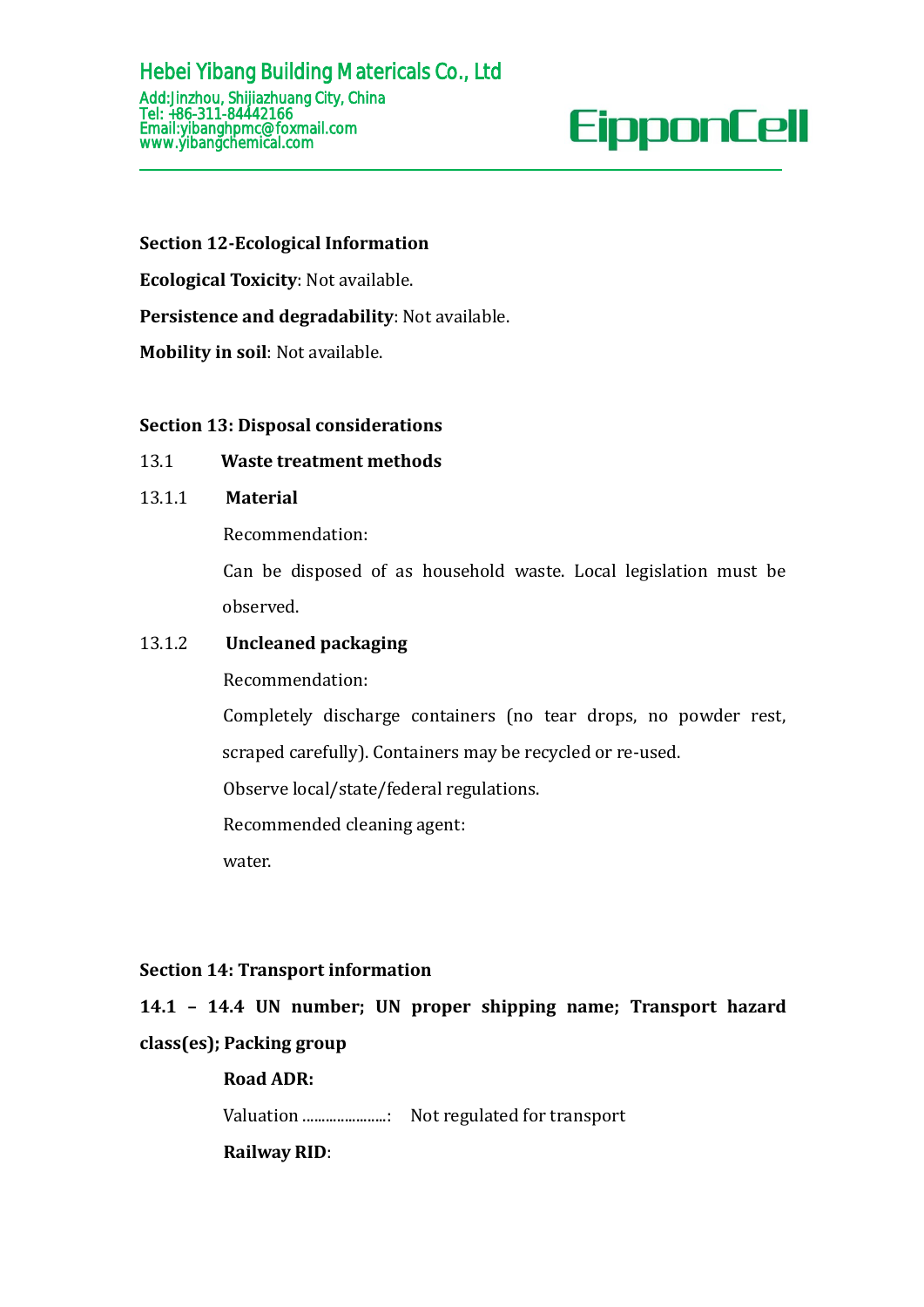

Valuation ...........................: Not regulated for transport

### **Transport by sea IMDG-Code**:

Valuation ........................: Not regulated for transport

### **Air transport ICAO-TI/IATA-DGR**:

Valuation ........................: Not regulated for transport

### **14.5 Environmental hazards**

Hazardous to the environment: no

### **14.6 Special precautions for user**

Relevant information in other sections have to be considered.

### **Section 15: Regulatory information**

# 15.1 **Safety, health and environmental regulations/legislation specific for the substance or mixture**

National and local regulations must be observed.

### 15.2 **Other international regulations**

### **Details of international registration status:**

Listed on or in accordance with the following inventories:

EINECS - Europe

- ECL Korea
- ENCS Japan
- AICS Australia
- IECSC China
- DSL Canada
- PICCS Philippines
- TSCA USA

### **Section 16: Other information**